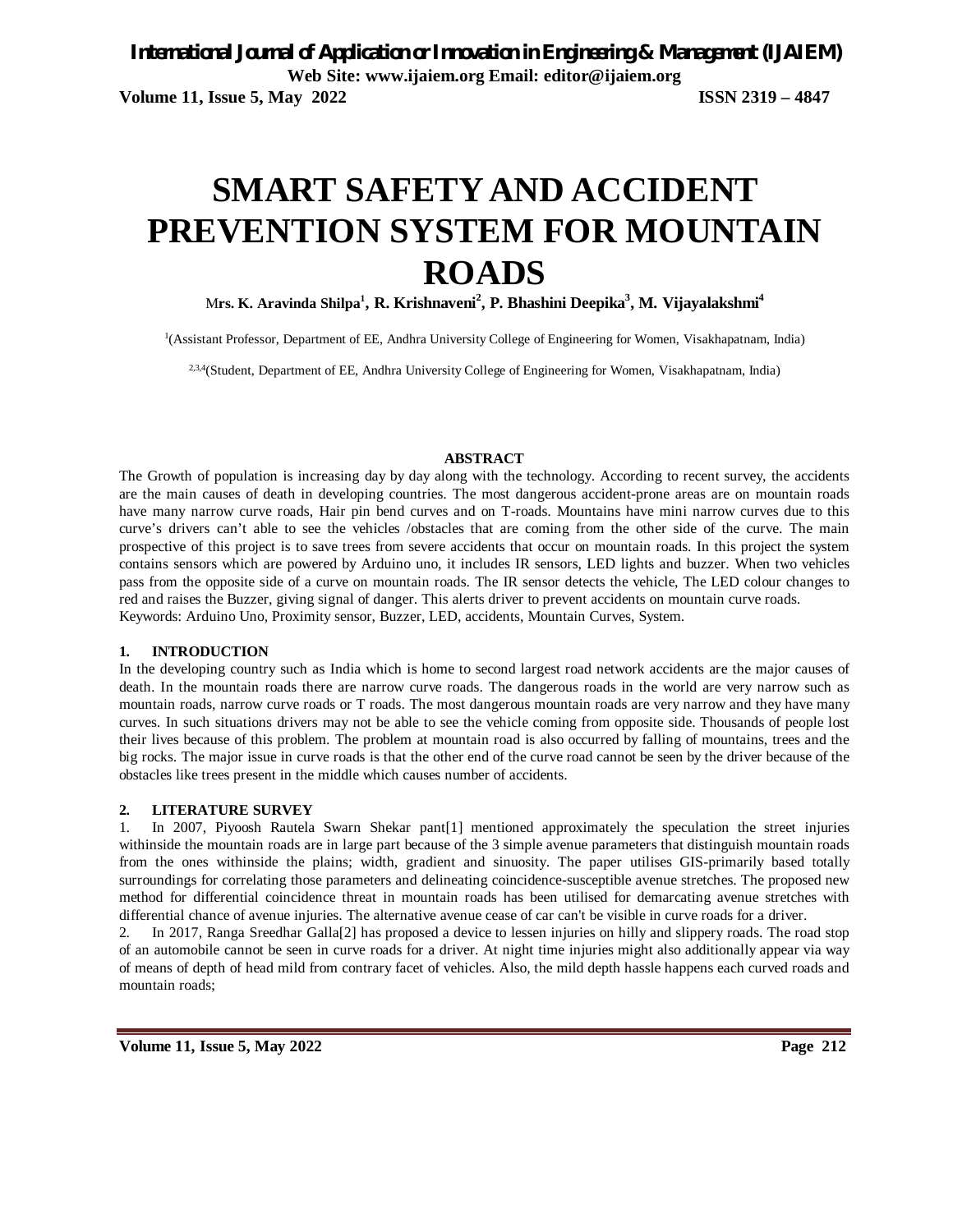# *International Journal of Application or Innovation in Engineering & Management (IJAIEM)* **Web Site: www.ijaiem.org Email: editor@ijaiem.org**

**Volume 11, Issue 5, May 2022 ISSN 2319 – 4847**

Thousands of humans lose their lives. The answer for this hassle is alerting the driving force approximately the car coming from contrary facet. This is carried out via way of means of maintaining a sensor in a single facet of the street earlier than the curve and maintaining a LED mild after the curve, in order that if car comes from one cease of the curve sensor senses and LED mild glows at the alternative facet.

3. The paper titled "Accident Detection and Prevention system to reduce traffic hazards using IR sensors" by Shaik Mazhar Hussain[3] (2019) discussed that the system has two phases-Accident Detection and Accident Prevention. The detection phase is carried out using IR sensors that could detect and alert the people by sending SMS using GSM module that contains predefined numbers and accident location using GPS module. Second Phase, Accident prevention is carried out using IR sensors by warning the driver about the neighbouring vehicles when the distance between them is beyond the threshold value.

4. In 2018, Trupati Tagare, Anuradha A. Kasangottuwar[4] proposed system to reduce or completely eliminate the need of traffic signals at junctions in both heavily populated cities and smaller towns as they are often mismanaged and do not adapt to the various traffic conditions automatically. If it is manually controlled, it is not guaranteed that the controller is controlling it in the most efficient way. We are aiming to develop a model in which the system consists of modules Vehicle control in Weather affected Areas and hairpin bend: Virtual Antenna module measures Fog Presence using LDR in different areas and update the information to vehicle owners through RF module.

## **3. SYSTEM REQUIREMENTS**

## **3.1 Hardware Requirements:**

#### **AURDINO UNO**

The Arduino Uno is a microcontroller board which is based on the ATmega328.

It has 14 digital input/output pins (in which 6 are PWM outputs), 6 analog inputs, a 16 MHz crystal oscillator, a USB connection, an ICSP header, a reset button and a power jack. It consists of everything needed to support the microcontroller; by simply connecting it to a computer with a USB cable or power it with a AC-to-DC adapter or battery.

#### **IR SENSOR**

The Proximity Sensors are used to detect objects and obstacles in front of sensor. Sensor transmits infrared light and when any object comes near the sensor, the object is detected by the sensor by monitoring the reflected light from the object.

The sensors are also used in robots for obstacle avoidance, for automatic doors, for parking aid devices, for security alarm systems, or contact less tachometer for measuring the RPM of rotation objects like fan blades.

## **3.2 Software Requirements:**

The Arduino IDE (integrated development environment), is an open-source software used to program Arduino board. It is used to write and upload programs to Arduino board and is easy to use and run the program. It is Efficient in embedded development and embedded learning. This software supports languages such as C and C++ with some special rules to organize the code.





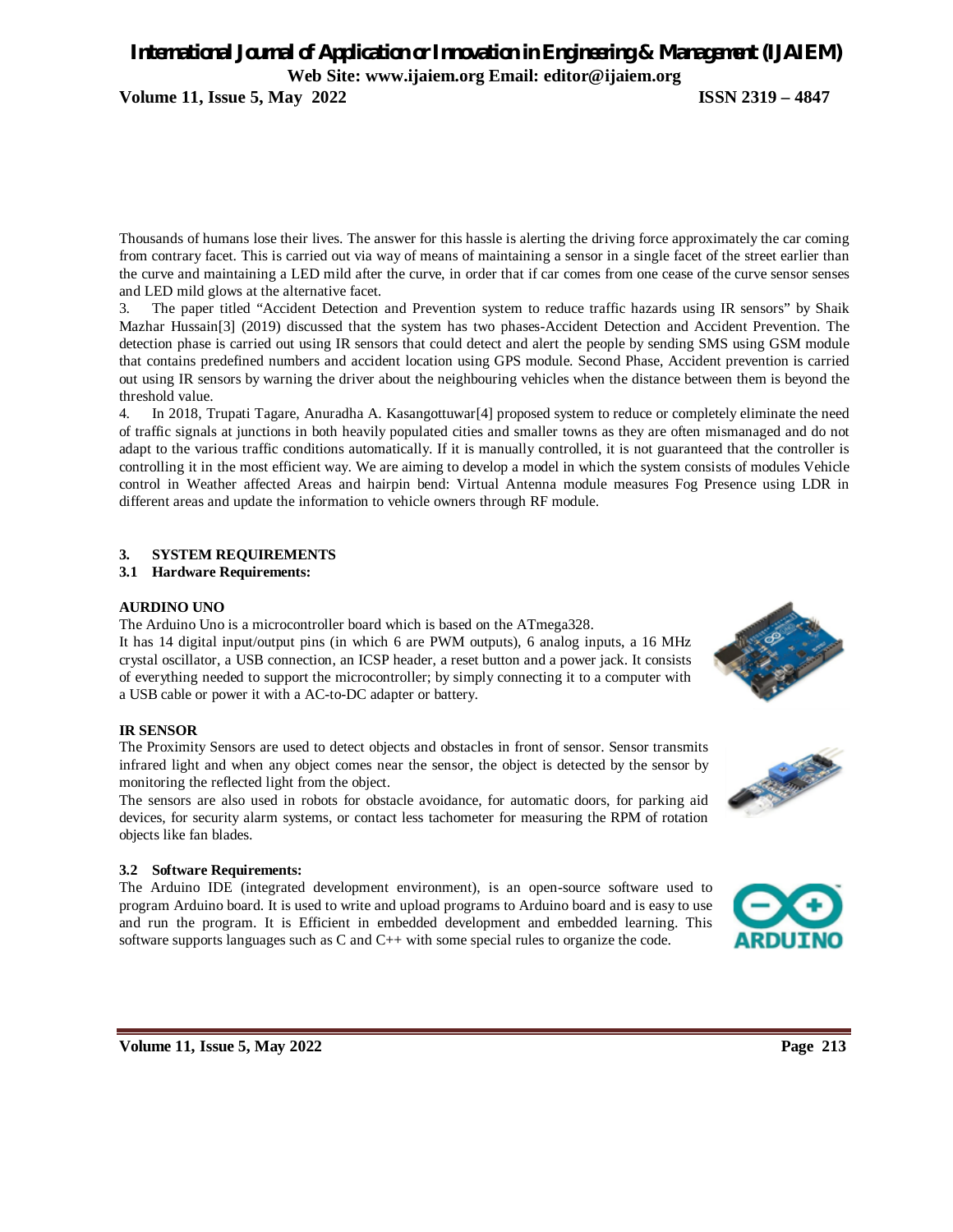# *International Journal of Application or Innovation in Engineering & Management (IJAIEM)* **Web Site: www.ijaiem.org Email: editor@ijaiem.org**

**Volume 11, Issue 5, May 2022 ISSN 2319 – 4847**

#### **4. WORKING:**

The IR sensor is connected to the Arduino. When power supply is given to the Arduino, then IR sensor detects the vehicle. **Case-1:** When the vehicle is coming from side A, then IR1 sensor detects vehicle. It shows RED signal to side B and the buzzer is ON. In which it alerts the vehicle driver of side B to slow down to cross the curved road. On side A GREEN signal is ON, so that the vehicle on side A can move.

**Case-2:** When there is a vehicle on side B the IR 2 sensor detects the vehicle and gives RED signal to side A with beep sound. It alerts the drivers on side A that the vehicle is coming from side A, so that driver can slow down the vehicle and cross the curve. The GREEN signal is given on side B, that it can move.

**Case-3:** When both sides vehicles are detected by the IR sensors then both sides RED signal and BEEP sound is given. To alert the drivers of both sides to slow down and be careful to cross the curve without any accidents. In this way drivers can pay attention while driving on narrow curves or hair pin curves on mountain roads to prevent accidents.

#### **4.1 Flow Chart**



**4.2 Block Diagram**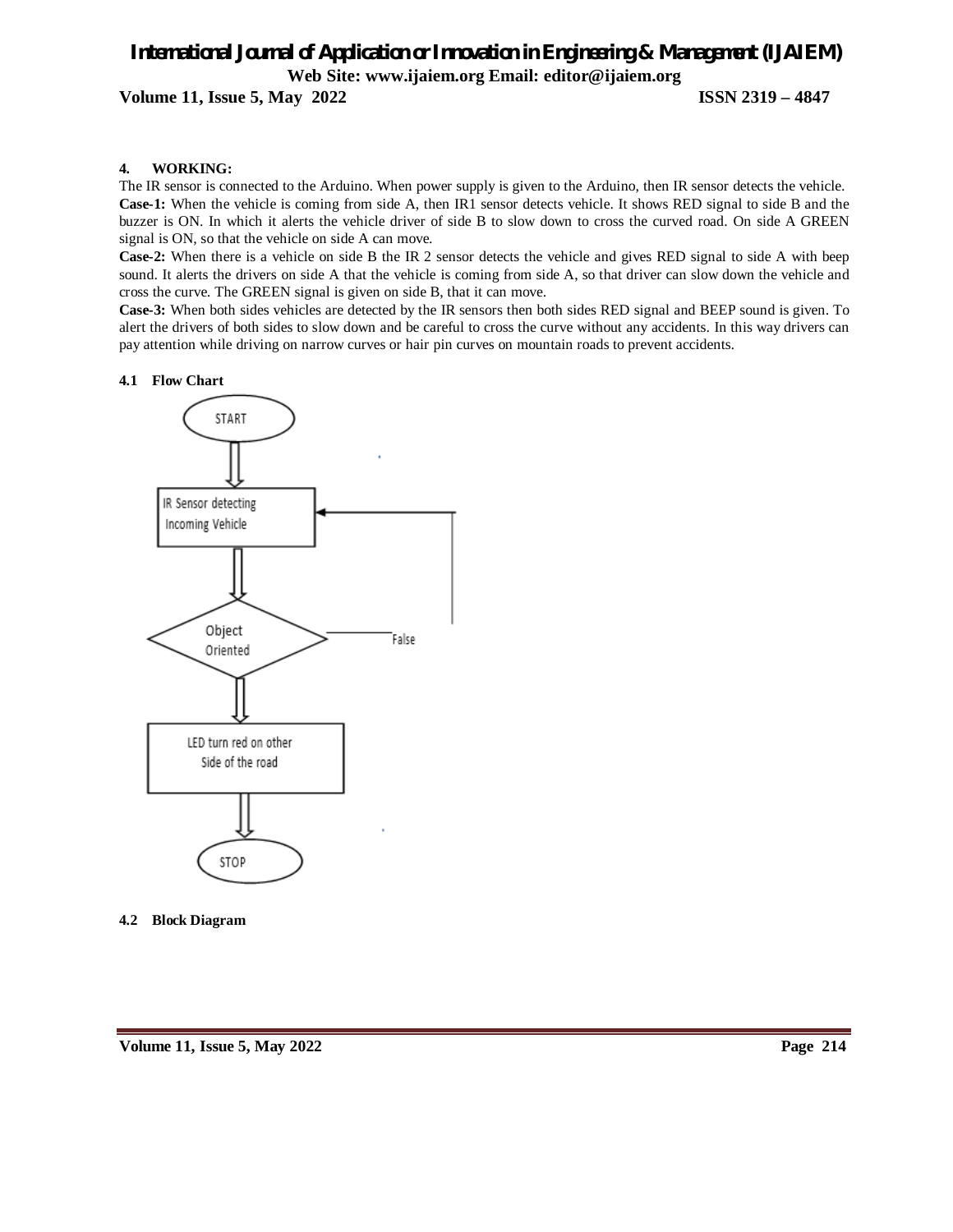# *International Journal of Application or Innovation in Engineering & Management (IJAIEM)* **Web Site: www.ijaiem.org Email: editor@ijaiem.org Volume 11, Issue 5, May 2022 ISSN 2319 – 4847**



## **5. Advantages**

- 1. Operation of the system is automated.
- 2. Accidents can be avoided in curve roads, hill roads and mountain roads. 3.Cost for installation is less.<br>4. Thousands of lives can be saved.
- Thousands of lives can be saved.
- 5. Maintanance is easy.
- 6. This System works irrespective of weather and climate.

## **6. RESULTS**

The programming language is easy and the commands are to process the data from sensor to operate LED. Arduino IDE is used to write the code for Arduino UNO.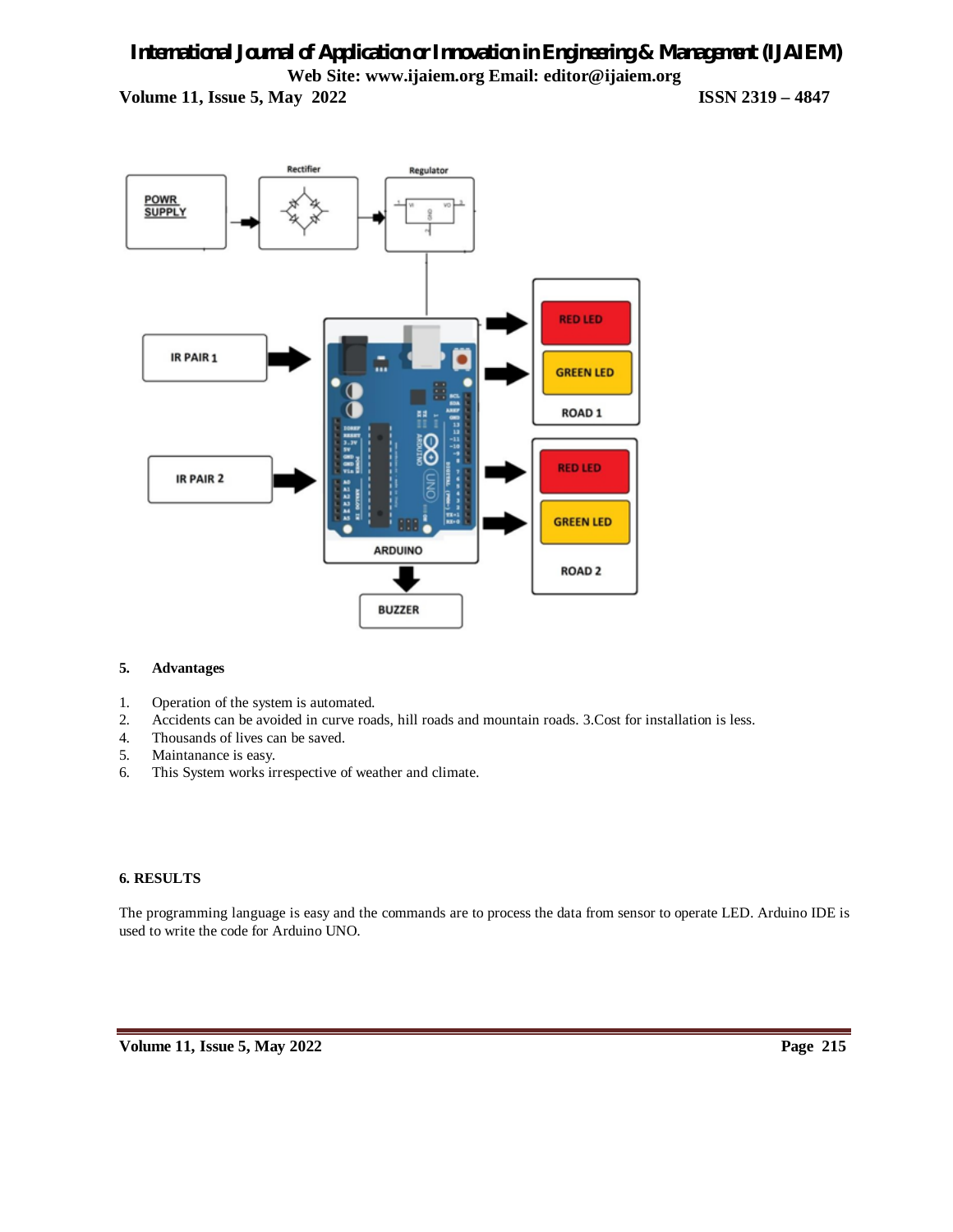# *International Journal of Application or Innovation in Engineering & Management (IJAIEM)* **Web Site: www.ijaiem.org Email: editor@ijaiem.org Volume 11, Issue 5, May 2022 ISSN 2319 – 4847**



fig 1:vehicle coming from side A



fig 2: vehicle coming from side B



fig 3: vehicle coming from side A and side B



fig 4: No vehicle coming from either side of the road

## **6. CONCLUSION**

The aim of this project is to save lots of thousands of individuals lives, and reduce the amount of accidents in curved roads or mountain roads. this can happen only by alerting the motive force by means of led light which glows only vehicle comes from opposite s ide of the curve. The vehicle is detected by the IR sensor which are connected to the microcontroller Arduino. So, if vehicle comes from one end of the curve sensor senses and LED light glows at the opposite side. By this we can save thousands of lives including animals.

## **References**

- [1] World Health Organization, —Global status report on road safety 2015.
- [2] Ranga sreedhar galla. 2017. "Diminishing Road accidents on sharp curves using Arduino". Gokaraju Rangaraju Institute of Engineering and Technology, Department of Electrical and Electronics Engineering, Telangana, 1(5).
- [3] Chitransh Srivastava, Nikhil Acharya et.al. 2016. Implementation of collision avoidance system for hairpin bends in Ghats using proximity sensors.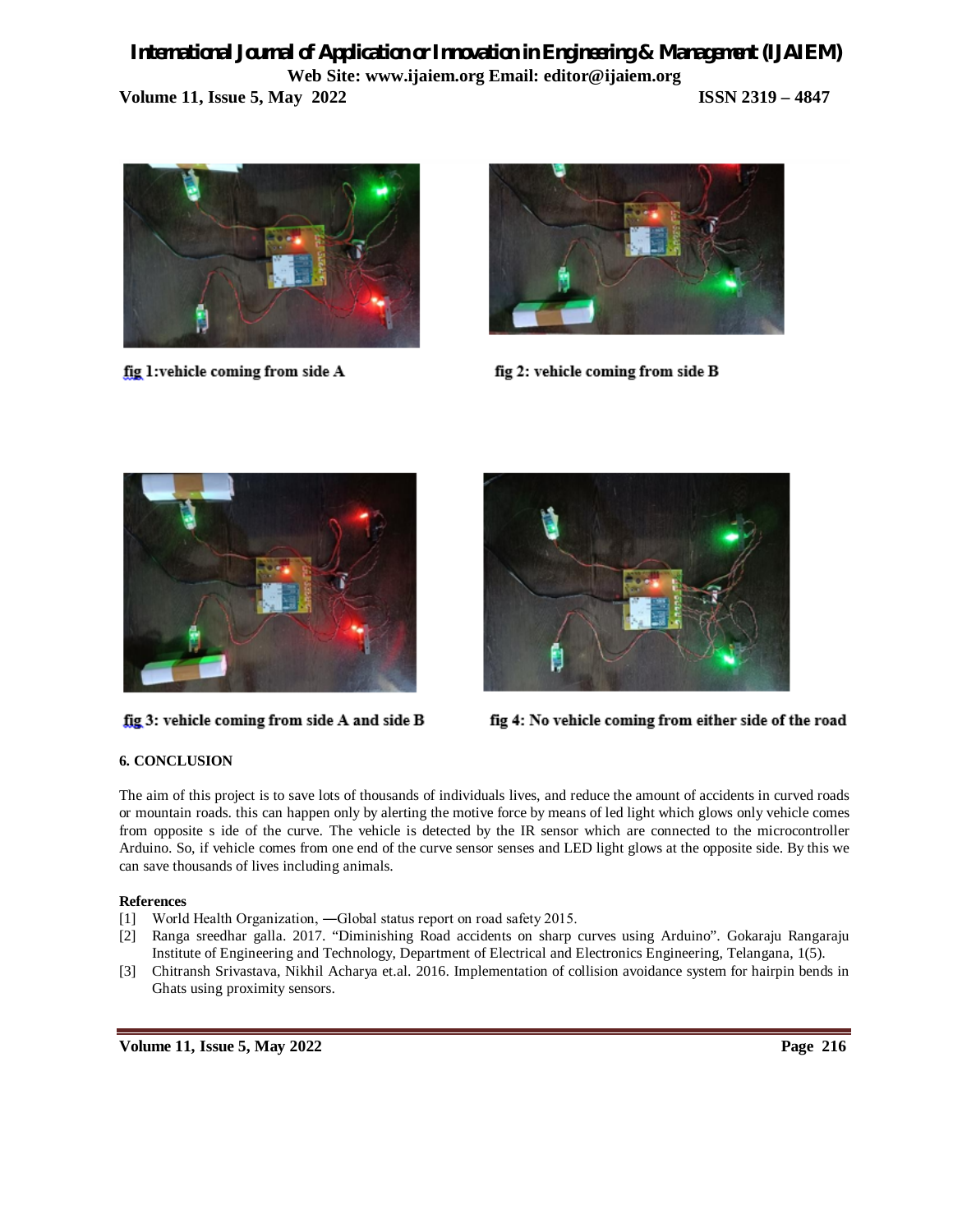# *International Journal of Application or Innovation in Engineering & Management (IJAIEM)* **Web Site: www.ijaiem.org Email: editor@ijaiem.org**

**Volume 11, Issue 5, May 2022 ISSN 2319 – 4847**

- [4] Prof. Lakshmipraba Balaji, et. al.,2017. Smart highway systems for accident prevention using IoT. Management & Research, Akurdi, Pune, India.
- [5] Dasari Vishal, et. al., 2017. Smart highway systems for accident prevention using IoT. International Conference on Electrical, Electronics, Communication, Computer and Optimization Techniques (ICEECCOT).
- [6] International journal of innovative research in electrical, electronic and instrumentation and control engineering, Vol. 4, Issue 6, June 2016 — Sensor Based Accident Prevention Systeml by Aravinda, Chaithralakshmi, Deeksha, Ashutha.
- [7] Jessen Joseph Leo., R. Monisha., et.al. : Vehiclemovement control and accident avoidance in hilly track, IEEE Int. Conf. on Electronics and Communication Systems (ICECS).pp. 1-5(2014).
- [8] Ki-Hyeon Kim., Dong-Hoon Yum., et.al. : Improving driver's visual field using estimation of curvature, IEEE Int. Conf. on Control Automation and Systems (ICCAS).pp. 728-731(2010).
- [9] Duy Tran, Weihua Sheng., et.al. : A Hidden Markov Model based driver intention predictionsystem, IEEE Int. Conf. on Cyber Technology in Automation, Control, and Intelligent Systems (CYBER).pp. 115-120(2015).
- [10] Jiang Yuying., Wu Yazhen., et.al. :A surveillance method for driver's fatigue and distraction based on machine vision, IEEE Int. Conf. on Transportation, Mechanical, and Electrical Engineering (TMEE).pp.727 – 730(2011).
- [11] Ashutha K., Ankitha K., "Smart Shopping cartusing embedded system and wireless module", Recent Patents on Computer Science (CSENG), UAE, Vol. 8, pp. 1-6, January 2016.
- [12] Ashutha K., Shetty Arpitha., ET. Al "Novel wireless data communication for fisherman", International journal of computer science and mobilecomputing (IJCSMC), Vol. 5, Issue 4, pp. 511- 517, April 2016
- [13] Ashutha K., Ankitha K., "Error Minimization in BCH Codes", International Journal of Innovative Research in Electrical, Electronics, Instrumentation and Control Engineering (IJIREEICE), Vol. 4, Issue5, pp. 402-405, May 2016. JAC : A Journal Of Composition Theory Volume XIV, Issue VIII, AUGUST 2021 ISSN : 0731-6755 Page No: 206
- [14] Ashutha K., Ankitha K., "Error Minimization in BCH Codes", International Journal of Innovative Research in Electrical, Electronics, Instrumentation and Control Engineering (IJIREEICE), Vol. 4, Issue5, May 2016.
- [15] World Health Organization, -Global status reporton road safety 2015,
- [16] World Health Organization, —Decade of Action for Research, vol. 40, no. 2, pp. 66–71, 2017. View at Publisher View at Google Scholar •
- [17] World Health Organization, —Save LIVES Aroad safety technical package, [2017.]
- [18] W. E. Marshall, ―Understanding international road safety disparities: Why is Australia so much safer than the United States?ǁ accident analysis &prevention, 2018.
- [19] Wang, X. Wu, M. Abdel-Aty, and P. J. Tremont,―Investigation of road network features and safety performance, Accident Analysis & Prevention, vol.56, 2013.
- [20] European road assessment program (Euro RAP),—European Road Safety Atlasl.

#### **AUTHOR**



K. Aravinda Shilpa Research Scholar in Department of Electrical Engineering, Andhra University College of Engineering (Autonomous). She has completed B.E in the year 2005 from AU & M.Tech in 2012 from JNTUK. Her research area is Power Electronics. Presently, She is working as an Assistant Professor (C) in Andhra University College for Engineering for Women.



R. Krishnaveni Student in Department of Electrical Engineering, Andhra University College of Engineering for Women. She completed B.E in the year 2022. She is majorly interested in Power Electronics.